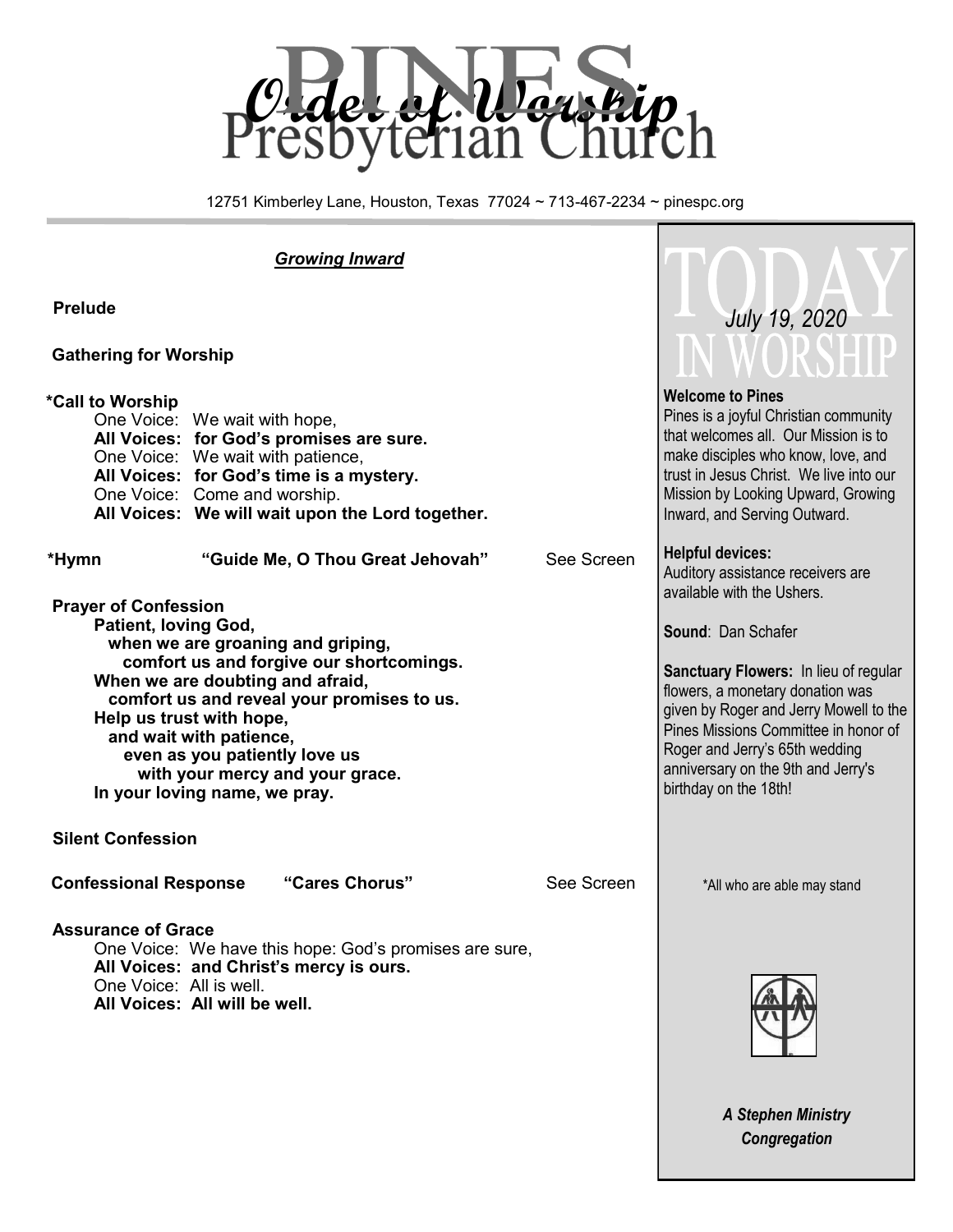#### *Looking Upward*

#### **Children's Message**

#### **Jesus Loves Me! This I know, For the Bible tells me so; Little ones to Him belong; They are weak, but he is strong. Yes, Jesus loves me! Yes, Jesus loves me! Yes, Jesus loves me! The Bible tells me so.**

**First Reading** Genesis 28:10–19a

**Anthem** 

**Second Reading**  Matthew 13:24–30, 36–43

**Sermon Constanting Constanting Constanting Rev. Andy Gans** 

**\*Hymn "What Is the World Like"** See Screen

#### *Serving Outward*

**\*Saying What We Believe** *(United Church of Canada)*  **We are not alone, we live in God's world. We believe in God: who has created and is creating , who has come in Jesus, the Word made flesh, to reconcile and make new, who works in us and others by the Spirit. We trust in God. We are called to be the church: to celebrate God's presence, to love and serve others, to seek justice and resist evil, to proclaim Jesus, crucified and risen, our judge and our hope. In life, in death, in life beyond death, God is with us. We are not alone. Thanks be to God. Amen \*Gloria Patri** #579

**Glory be to the Father, and to the Son, and to the Holy Ghost; As it was in the beginning, is now and ever shall be, world without end. Amen. Amen.** 

**Prayers of the People and the Lord's Prayer**

**\*Hymn "God of the Fertile Fields" See Screen** 

**\*Charge and Benediction**

**\*Benediction Response** 

 **"Go Ye Believers Into the World" See Screen**

#### **\*Sending Out The Light of Christ**

#### **\*Postlude**

Words printed by permission CCLI 998238 Portions of our liturgy are from The Abingdon Worship Annual 2020. Copyright © 2019 by Abingdon Press. Used by permission.

#### **The Lord's Prayer**

Our Father, who art in heaven, hallowed be thy name. Thy kingdom come, thy will be done, on earth as it is in heaven. Give us this day our daily bread; and forgive us our debts, as we forgive our debtors; and lead us not into temptation, but deliver us from evil. For thine is the kingdom and the power and the glory, forever. Amen.

 $\overline{\phantom{a}}$  ,  $\overline{\phantom{a}}$  ,  $\overline{\phantom{a}}$  ,  $\overline{\phantom{a}}$  ,  $\overline{\phantom{a}}$  ,  $\overline{\phantom{a}}$  ,  $\overline{\phantom{a}}$  ,  $\overline{\phantom{a}}$  ,  $\overline{\phantom{a}}$  ,  $\overline{\phantom{a}}$  ,  $\overline{\phantom{a}}$  ,  $\overline{\phantom{a}}$  ,  $\overline{\phantom{a}}$  ,  $\overline{\phantom{a}}$  ,  $\overline{\phantom{a}}$  ,  $\overline{\phantom{a}}$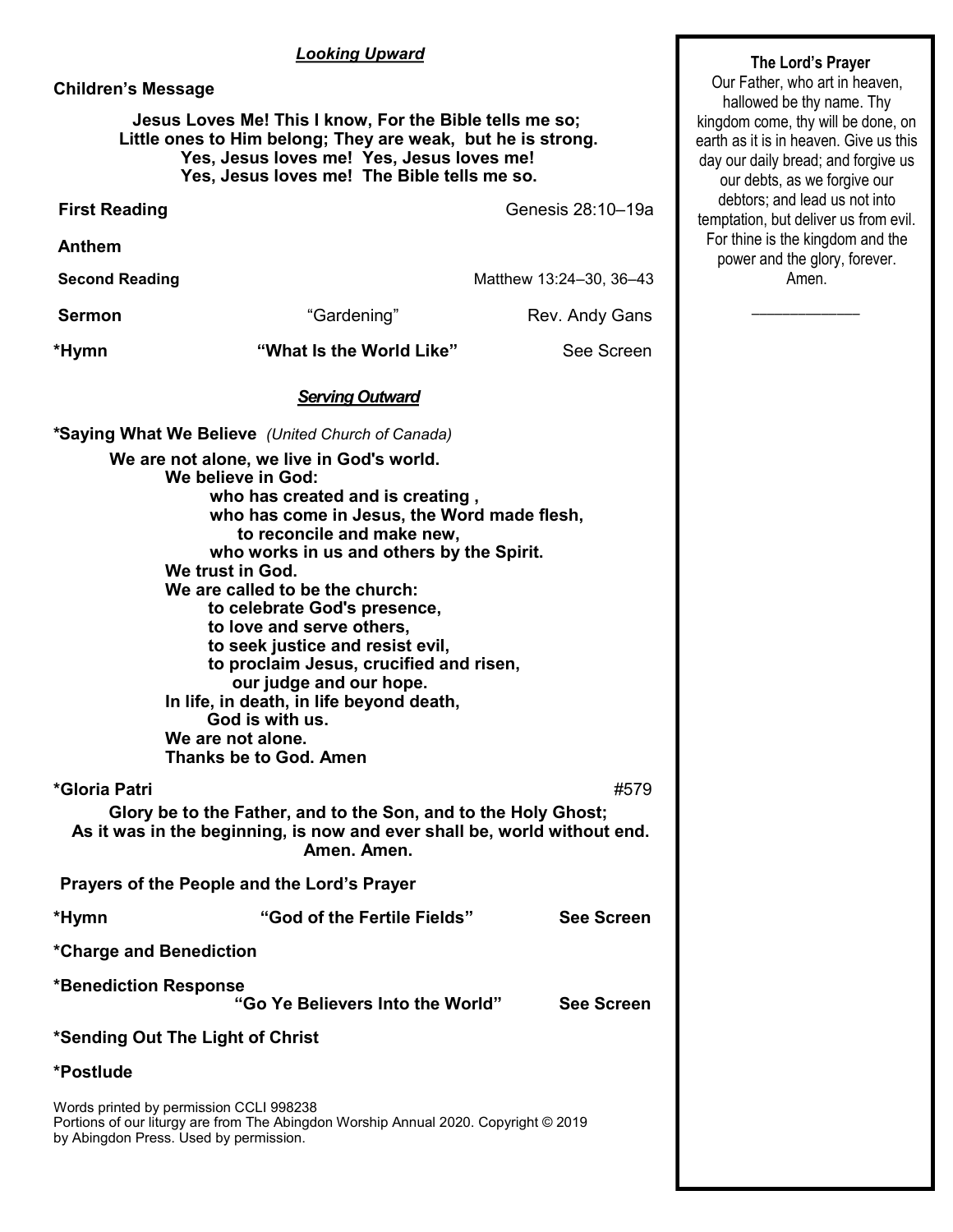### *Calendar for the Week of July 19, 2020*

| Today     | p.m. 5:00                                      |                                                     |
|-----------|------------------------------------------------|-----------------------------------------------------|
| Monday    | a.m. 10:00                                     |                                                     |
| Tuesday   | 7:00<br>a.m.                                   |                                                     |
| Wednesday | a.m. 11:00<br>11:00                            | Rev. Cindy Mood - Family FellowshipLive on Facebook |
| Thursday  | 5:00<br>p.m.                                   |                                                     |
| Friday    |                                                | a.m./p.m. Newsletter Articles Due to Office         |
| Saturday  |                                                |                                                     |
| Sunday    | 9:15<br>a.m.<br>10:15<br>10:45<br>5:00<br>p.m. | Worship ServiceLive Streaming on Web and Facebook   |

 **SERMON NOTES** 

**Pines is now on twitter! Get the latest announcements and reminders right before events happen. Find us here: https://twitter.com/HoustonPines.** 

 **Find us on Facebook www.facebook.comPinesPresbyterian Church-1425251917704955/**

 **The newsletter is available in the Narthex for those unable to access it online.**